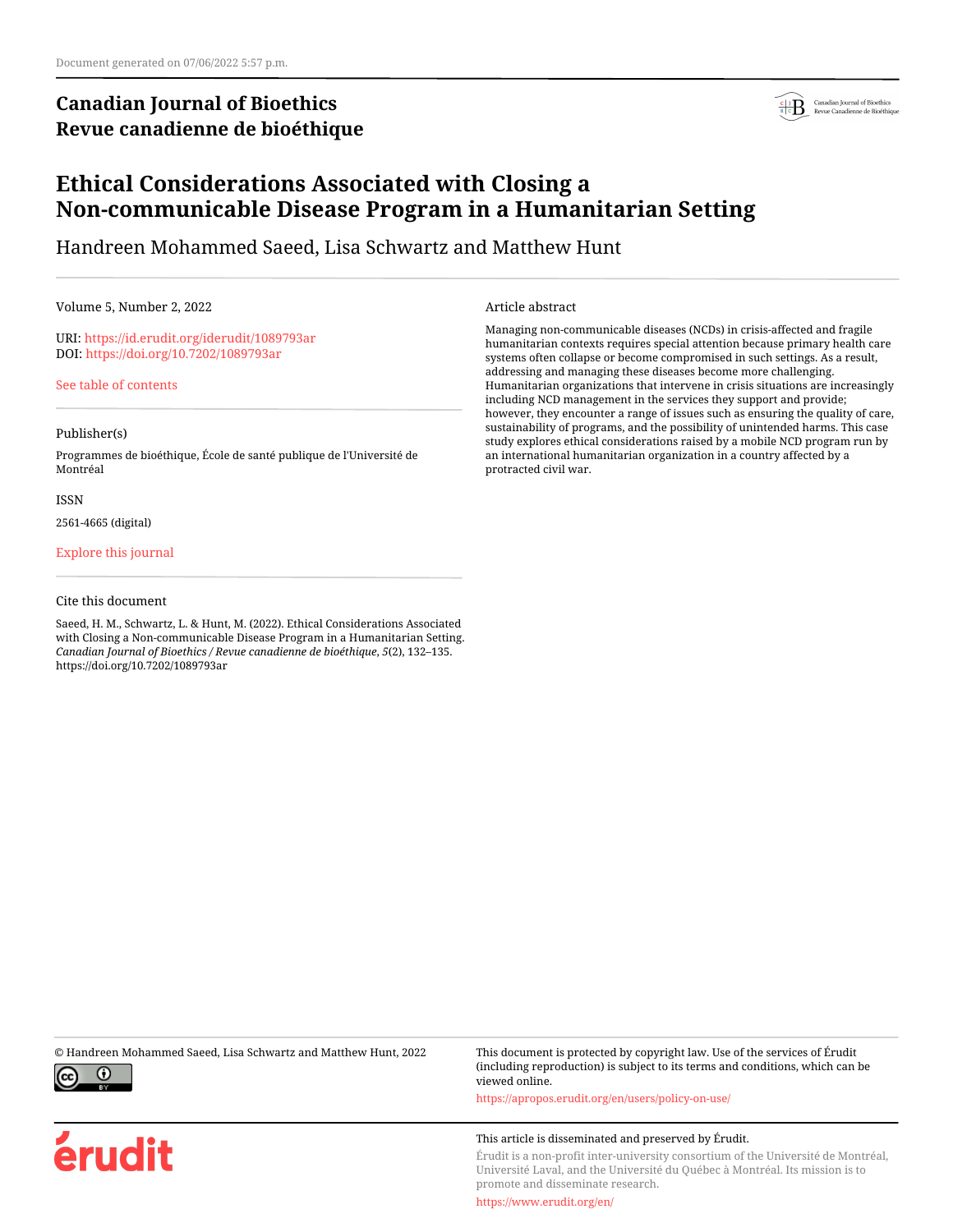

**ÉTUDE DE CAS / CASE STUDY**

# **Ethical Considerations Associated with Closing a Noncommunicable Disease Program in a Humanitarian Setting**

Handreen Mohammed Saeed<sup>a</sup>, Lisa Schwartz<sup>b</sup>, Matthew Hunt<sup>c</sup>

#### **Résumé Abstract**

La gestion des maladies non transmissibles (MNT) dans les contextes humanitaires fragiles et touchés par des crises affected and fragile humanitarian contexts requires special requiert une attention particulière car les systèmes de soins de attention because primary health care systems often collapse or santé primaires s'effondrent souvent ou sont compromis dans become compromised in such settings. As a result, addressing de tels contextes. Par conséquent, le traitement et la gestion de and managing these diseases become more challenging. ces maladies deviennent plus difficiles. Les organisations Humanitarian organizations that intervene in crisis situations are humanitaires qui interviennent dans les situations de crise increasingly including NCD management in the services they intègrent de plus en plus la gestion des MNT dans les services support and provide; however, they encounter a range of issues qu'elles soutiennent et fournissent ; cependant, elles se heurtent à une série de problèmes tels que la garantie de la qualité des and the possibility of unintended harms. This case study soins, la durabilité des programmes et la possibilité de explores ethical considerations raised by a mobile NCD program dommages involontaires. Cette étude de cas explore les run by an international humanitarian organization in a country considérations éthiques soulevées par un programme mobile de affected by a protracted civil war. lutte contre les MNT géré par une organisation humanitaire internationale dans un pays touché par une guerre civile prolongée.

Managing non-communicable diseases (NCDs) in crisissuch as ensuring the quality of care, sustainability of programs,

#### **Mots-clés Keywords**

urgences humanitaires, maladies non transmissibles, continuité humanitarian emergencies, non-communicable diseases, continuity of care, humanitarian organizations, ethics

des soins, organisations humanitaires, éthique

#### **Affiliations**

a Independent researcher, Hamilton, Ontario, Canada

**b Faculty of Health Sciences, McMaster University, Hamilton, Ontario, Canada** 

c School of Physical and Occupational Therapy, McGill University, Montréal, Quebec, Canada

**Correspondance / Correspondence:** Handreen Mohammed Saeed[, handreen.duhok@gmail.com](mailto:handreen.duhok@gmail.com)

# **INTRODUCTION**

Non-communicable diseases (NCDs), also known as chronic diseases, are long-term health conditions caused by a combination of genetic, environmental, physiological, and behavioral factors (1). The World Health Organization (WHO) reports that 41 million people succumb to NCDs each year, representing nearly 71% of deaths globally (1). The main types of NCDs are cardiovascular diseases (such as heart disease and hypertension), respiratory diseases (such as chronic obstructive pulmonary disease and asthma), cancer, and diabetes. 75% of global NCDs deaths, a total of 31.4 million, occur in low- and middle-income countries (LMICs). Moreover, LMICs are disproportionately affected by humanitarian crises, particularly those caused by armed conflicts (2). Patients with NCDs face many challenges and obstacles to accessing necessary care in countries affected by humanitarian emergencies as a result of wars, natural disasters, or outbreaks of infectious diseases (3).

According to the Humanitarian Coalition (4), "a humanitarian emergency is an event or series of events that represent a critical threat to the health, safety, security or wellbeing of a community or other large group of people, usually over a wide area". The WHO (3) contends that NCDs are one of the areas of healthcare most affected by humanitarian emergencies because of several factors. First, patients with NCDs require lifelong management and monitoring, which means that short-term solutions – such as when a short course of medication is dispensed for a condition like infectious diarrhea – are not applicable to the management of NCDs. Second, many patients with NCDs are dependent on a specific medication, medical appliance, or assistive device that they typically need for the remainder of their lives, raising continuity of services concerns when health systems are degraded. Third, patients with NCDs are at risk of acute exacerbations that require specialized medical care that may not be available in a crisis situation. Finally, effective NCD care and management requires close cooperation amongst healthcare providers and with other sectors, including social services and public health. Therefore, a proactive and integrated approach that ensures continuity of care for patients with NCDs across all phases of the emergency response is necessary yet challenging to achieve (3).

International humanitarian organizations (IHO) respond to the needs of populations affected by crises worldwide. Emergencies, particularly those resulting from armed conflicts, cause massive destruction of healthcare infrastructure, displacement of populations, and economic breakdowns. These features ultimately lead to severe disruption of various services, including NCD care. Due to the changing characteristics of types and contexts of crises to which they respond, IHOs have increased their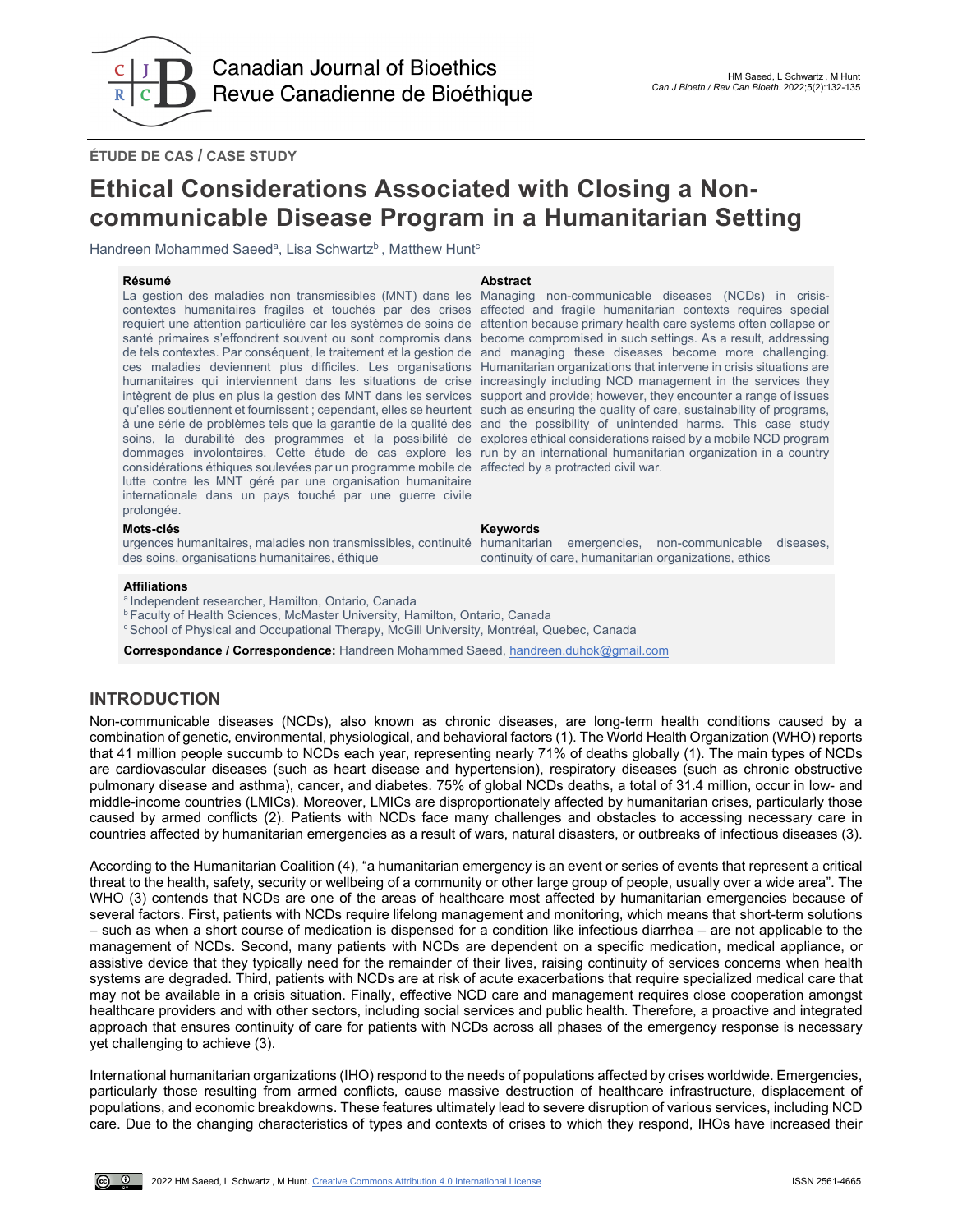involvement in NCD management in humanitarian crises during recent decades (2). However, the scope of activities of many IHOs is already broad and may include interventions to address food security, housing and shelter, primary and acute trauma care, health promotion, education, protection, and more. Consequently, providing all the required services to manage NCDs during the acute phase of a crisis is often unfeasible. Amidst these elevated and competing needs, IHOs must make decisions about how to distribute their available resources (2).

The interventions of IHOs are normally meant to be temporary responses. In addition to issues related to resource allocation in initiating an NCD program, decisions around project closure give rise to a further set of questions that warrant careful attention. Poorly planned departure from these projects could lead to various negative consequences and ethical challenges (5). The following case study, which is based on real-life events, will address some ethical considerations of an IHO launching – and subsequently closing – a temporary NCD program in a humanitarian setting.

# **CASE STUDY: MOBILE CLINIC PROVIDING AN NCD PROGRAM DURING AN ARMED CONFLICT**

In a country experiencing civil war, the health care system in several regions collapsed. Tens of thousands of people in remote areas and villages were left without access to healthcare, including patients with NCDs. An IHO intervened by launching a mobile clinic to provide primary healthcare services to these communities, including care for patients with NCDs. Several remote villages were chosen for once-weekly visits from the clinic, and people from adjacent locations were invited to attend there for NCD care. Due to the mandate of the IHO which focuses on addressing the urgent needs of populations affected by crises, their strategy in such settings is to provide mobile clinic services for six to twelve months in each location. This timelimited approach permits them to shift their programs to other locations with greater and more urgent needs when necessary. The IHO is now approaching its planned time to leave the area. Ideally, the program will be handed over to a local agency to continue activities. However, there is not yet a solid commitment from another organization to assume responsibility for the mobile clinic. Closing the project could potentially leave NCD patients without access to healthcare and disrupt ongoing treatment. In addition, the organization provides a high level of care in their programs compared to what patients typically receive from either the fragile and weakened local health system, or other IHOs, and so a handover of the project is likely to result in a decreased standard of care for patients.

# **ANALYSIS AND DISCUSSION**

In situations of conflict, International Humanitarian Law (IHL) grants protection to healthcare that is aligned with medical ethics (6) and directs humanitarian organizations to provide impartial care that addresses the suffering of injured and sick individuals and is aligned with international norms of medical ethics (7). Central to medical ethics are the commitments of health professionals to act in their patient's best interests when providing care, to seek to avoid or minimize risks of harm while respecting and upholding people's capacity to make choices for themselves, and to act impartially (8). For example, Médecins Sans Frontières (MSF) describes its commitment to medical ethics as seeking "to provide high-quality care and to act always in the best interest of patients; to respect their confidentiality, their right to make their own decisions and above all, to do them no harm" (9). More broadly, humanitarian principles direct organizations to act impartially and independently while seeking to alleviate suffering wherever it is found, and to operate in a neutral manner (10).

The possibility of closing the NCD program presents tensions among several core principles of healthcare ethics and has implications at the level of individual patients and their families, and within and across communities (2). Members of the IHO team are faced with questions of how to optimize benefits while minimizing risks. For patients and communities with whom they are already working, they may be concerned about non-abandonment, and their obligations for ensuring continuity of quality care. At another level, the assistance of the IHO may be needed in other crisis settings and patients with NCDs in other communities may have greater needs and access to fewer services, and concerns of equity and impartiality may direct them to reorient their programs toward areas of elevated needs.

The principle of beneficence represents doing good and encompasses a commitment to promote patient well-being and the duty of care required of healthcare practitioners once they assume the responsibility of providing healthcare to individuals. Non-maleficence requires healthcare practitioners to avoid doing harm by any action they take, including interventions that will potentially leave patients in a worse situation than before (11); it is recognized as an important guide for both medical (8) and humanitarian ethics (12). Beneficence might take the form of a duty to respond to medical needs during an acute crisis, whereas non-maleficence would entail non-abandonment of patients, especially since NCDs are not short-term medical needs. In this scenario, beneficence guides IHOs to intervene and seek to alleviate the suffering of patients, regardless of external factors such as the duration of the intervention, and nonmaleficence supports maintaining these services since their absence could bring harm to the patients. Moreover, the active involvement with particular communities creates obligations based on the relationships and expectations that have been formed, and the absence of alternatives for individuals with NCDs to access the care that they need (13). From this perspective, withdrawing from the program would require a handover to an organization ready and willing to maintain the standard of care and reach of the program to avoid deterioration of patients' physical and mental health. While the health education and promotion aspect of delivering NCD services is critical and could potentially have lasting benefits even beyond project closure, patients would still lack crucial tools to help them stay physically and mentally healthy, such as proper medical assessment, tests, and treatments.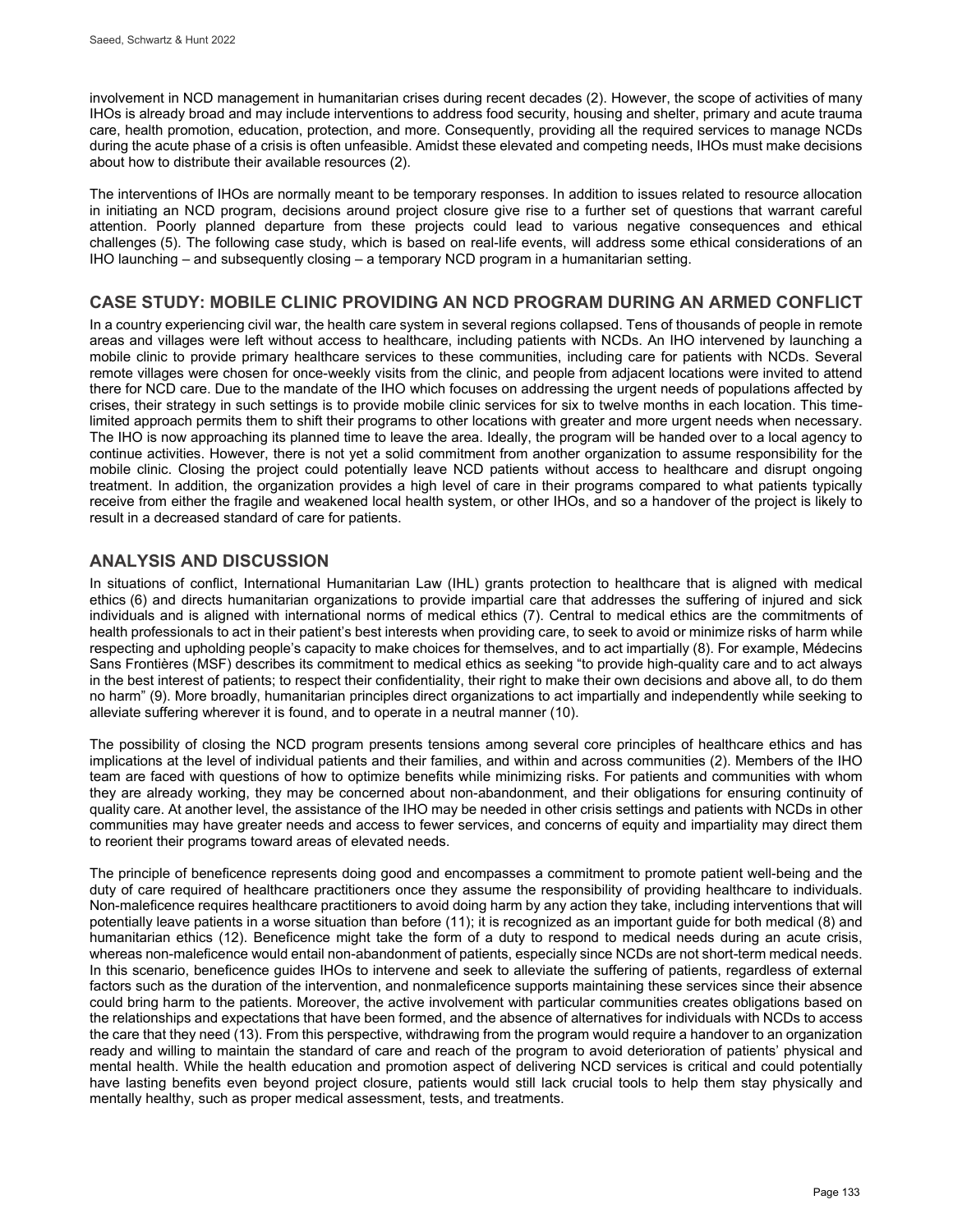Considering the case study from the perspective of the principle of justice opens additional features for consideration. As a matter of distributive justice, social goods such as healthcare services should ideally be made accessible in ways that are proportionate to need (11). This is also consistent with the humanitarian principle of impartiality. Following a consequentialist logic, scarce healthcare resources, especially in crisis settings, could then justifiably be rationed in a way that beneficial healthcare services are withheld sometimes from some if the greater overall benefit is achieved by shifting them to others (in this case, other communities or districts) across the population (11) – but how to decide? In this case, staying in one community indefinitely will mean other communities will not have access to the limited healthcare resources, which is arguably unjust. IHOs could understandably claim that their resources are limited and that they have a mandate to respond to emergency situations only, and when these emergencies are deemed to be over (or at least, that the situation has become more stable), they must leave to respond elsewhere, and the local authorities should assume the responsibility for providing services to the community (14).

An additional factor to consider is that were the IHO to remain and continue to provide those services, the local authorities would have few incentives to assume responsibility for addressing these health needs of their citizens, possibly choosing to invest strained resources in other areas such as restoring safe infrastructure. What continuing obligation does the IHO have in this regard? From this perspective, IHOs have been described as "second-best actors" and governments, as the primary duty-bearers, should thus assume these responsibilities when and as able (15).

In some sense at least, IHOs become ethically responsible for the communities they serve once they become involved in their care, regardless of the time period or type of intervention. It is worth considering the harms that can follow from withdrawal and the responsibilities that IHOs owe to the communities they serve. The impacts for humanitarian workers could be psychological, including moral injury. Greater still, the consequences for patients and communities as a whole could be lasting physical deterioration that, in the long term, is harmful to their well-being. On the other hand, lingering in a community almost certainly restricts the IHO from responding to other communities or impedes other services from being established.

## **QUESTIONS**

- 1. How should ethical challenges that arise from temporary interventions be addressed in a manner that aligns with principles of health and humanitarian ethics?
- 2. How should IHOs plan their projects so as to do the least harm when it is time to withdraw?
- 3. How should such policy decisions be made and who should be involved in the decision-making and implementation processes?

# **CONCLUSION**

NCDs are a major global health challenge and growing quickly in many LMICs. Humanitarian emergencies have also increased over recent decades due to patterns of armed conflict, increased forced migration, climate change-related disasters, and other factors. Humanitarian funding has not kept pace (16). Consequently, there is increased pressure and competing demands placed on IHOs responding to those emergencies. These organizations respond on multiple levels and to various challenges, including the management of NCDs, which can conflict with their intentions to provide a short-term, urgent medical response. This tension reveals ethical challenges for agencies designed to respond in acute settings.

| <b>Recu/Received: 08/04/2022</b> | <b>Publié/Published: 13/06/2022</b> |
|----------------------------------|-------------------------------------|
| Conflits d'intérêts              | <b>Conflicts of Interest</b>        |
| Aucun à déclarer                 | None to declare                     |

**Édition/Editors:** Neila Abtroun, Amandine Fillol & Aliya Affdal

Les éditeurs suivent les recommandations et les procédures The editors follow the recommendations and procedures décrites dans le [Code of Conduct and Best Practice Guidelines](http://publicationethics.org/resources/code-conduct) outlined in the COPE Code of Conduct and Best Practice <u>[for Journal Editors](http://publicationethics.org/resources/code-conduct)</u> de COPE. Plus précisément, ils travaillent <u>Guidelines for Journal Editors</u>. Specifically, the editors will work pour s'assurer des plus hautes normes éthiques de la to ensure the highest ethical standards of publication, including: publication, y compris l'identification et la gestion des conflits the identification and management of conflicts of interest (for d'intérêts (pour les éditeurs et pour les auteurs), la juste editors and for authors), the fair evaluation of manuscripts, and évaluation des manuscrits et la publication de manuscrits qui the publication of manuscripts that meet the journal's standards répondent aux normes d'excellence de la revue.

of excellence.

## **REFERENCES**

- 1. World Health Organization. [Non-communicable Diseases: Key Facts.](https://www.who.int/news-room/fact-sheets/detail/noncommunicable-diseases) 13 Apr 2021.
- 2. Aebischer Perone S, Martinez E, Du Mortier S, et al. Non-communicable diseases in humanitarian settings: ten [essential questions.](https://conflictandhealth.biomedcentral.com/articles/10.1186/s13031-017-0119-8) Conflict and Health. 2017;11:17.
- 3. World Health Organization. [Prevention and Control of Noncommunicable Diseases in Emergencies.](http://www.emro.who.int/noncommunicable-diseases/publications/questions-and-answers-on-prevention-and-control-of-noncommunicable-diseases-in-emergencies.html) 2022.
- 4. Humanitarian Coalition[. What Is A Humanitarian Emergency?](https://www.humanitariancoalition.ca/what-is-a-humanitarian-emergency) 2021.
- 5. Pal NE, Eckenwiler L, Hyppolite SR, Pringle J, Chung R, Hunt M[. Ethical considerations for closing humanitarian](https://jhumanitarianaction.springeropen.com/articles/10.1186/s41018-019-0064-9)  [projects: A scoping review.](https://jhumanitarianaction.springeropen.com/articles/10.1186/s41018-019-0064-9) Journal of International Humanitarian Action. 2019;4:17.